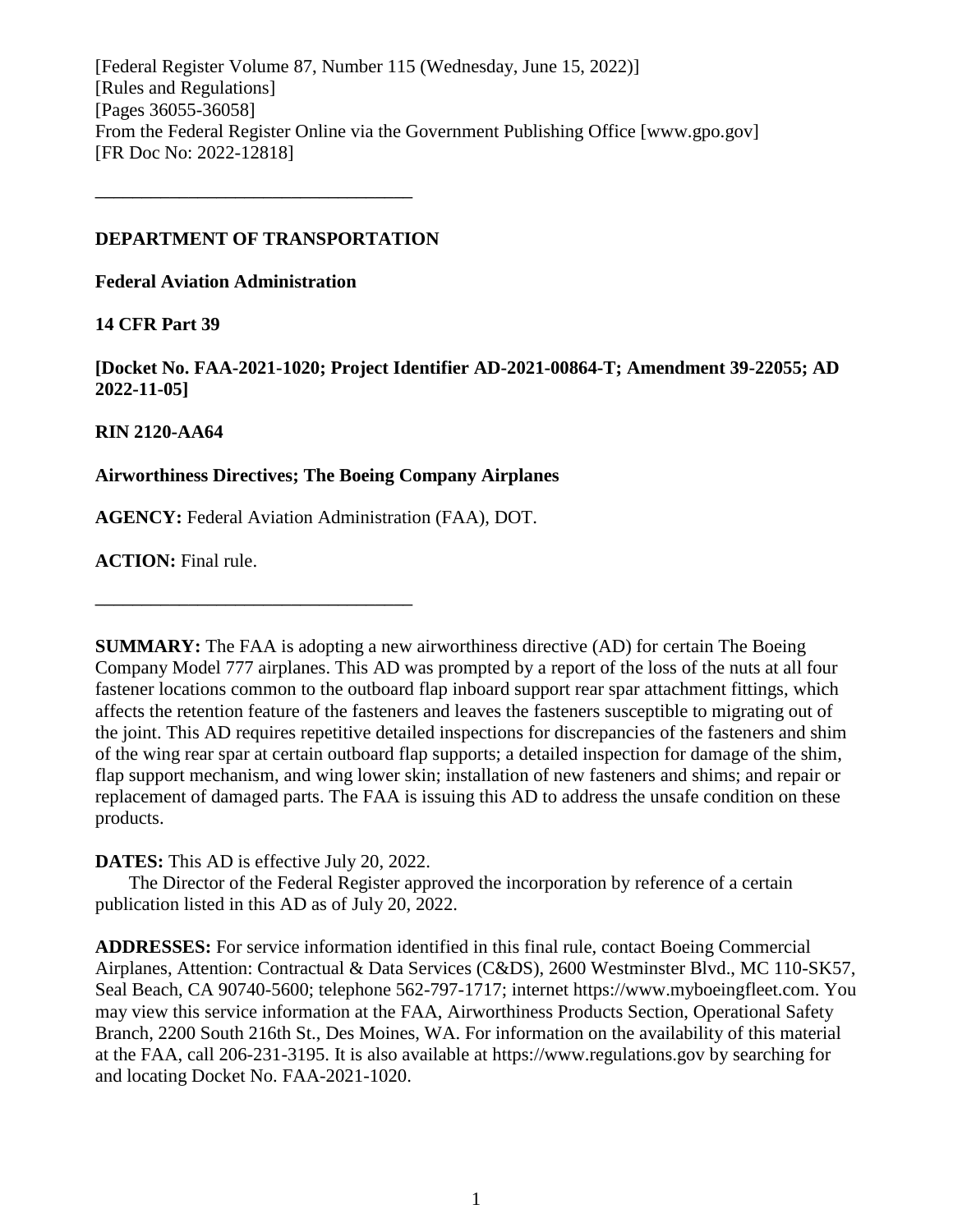#### **Examining the AD Docket**

You may examine the AD docket at https://www.regulations.gov by searching for and locating Docket No. FAA-2021-1020; or in person at Docket Operations between 9 a.m. and 5 p.m., Monday through Friday, except Federal holidays. The AD docket contains this final rule, any comments received, and other information. The address for Docket Operations is U.S. Department of Transportation, Docket Operations, M-30, West Building Ground Floor, Room W12-140, 1200 New Jersey Avenue SE, Washington, DC 20590.

**FOR FURTHER INFORMATION CONTACT:** Luis Cortez, Aerospace Engineer, Airframe Section, FAA, Seattle ACO Branch, 2200 South 216th St., Des Moines, WA 98198; phone and fax: (206) 231-3958; email: Luis.A.Cortez-Muniz@faa.gov.

#### **SUPPLEMENTARY INFORMATION:**

#### **Background**

The FAA issued a notice of proposed rulemaking (NPRM) to amend 14 CFR part 39 by adding an AD that would apply to certain The Boeing Company Model 777 airplanes. The NPRM published in the Federal Register on December 28, 2021 (86 FR 73706). The NPRM was prompted by a report of the loss of the nuts at all four fastener locations common to the outboard flap inboard support rear spar attachment fittings, which affects the retention feature of the fasteners and leaves the fasteners susceptible to migrating out of the joint. In the NPRM, the FAA proposed to require repetitive detailed inspections for discrepancies of the fasteners and shim of the wing rear spar at certain outboard flap supports; a detailed inspection for damage of the shim, flap support mechanism, and wing lower skin; installation of new fasteners and shims; and repair or replacement of damaged parts. The FAA is issuing this AD to address the resulting inability of the outboard flap support to sustain limit load, and potential loss of the outboard flap. Loss of the fastener retention feature in the rear spar attachment may lead to a severed joint at the forward attachment point, leading to separation of the support fitting, which could cause damage and consequent reduced controllability and reduced structural integrity of the airplane.

### **Discussion of Final Airworthiness Directive**

#### **Comments**

The FAA received comments from the Air Line Pilots Association, International (ALPA), Boeing, and an individual, who supported the NPRM without change.

The FAA received additional comments from three commenters, including Air France, United Airlines (UAL), and FedEx. The following presents the comments received on the NPRM and the FAA's response to each comment.

#### **Request To Extend Compliance Time**

Air France asked that the FAA change the threshold and interval for the inspections to match a heavy maintenance visit, or keep the current repeat intervals but change the scheduling rule to use "whichever occurs later" for the specified compliance time. Air France stated that Boeing has identified the root cause to be a significant cyclical compression load that leads to the loss of fastener clamp up, so the issue seems to be related more to flight cycles than flight length. Air France added that with the 777 fleet used mostly for long-haul operations, its airplanes will quickly reach the flighthour threshold. Air France noted that in the referenced service information, replacing damaged parts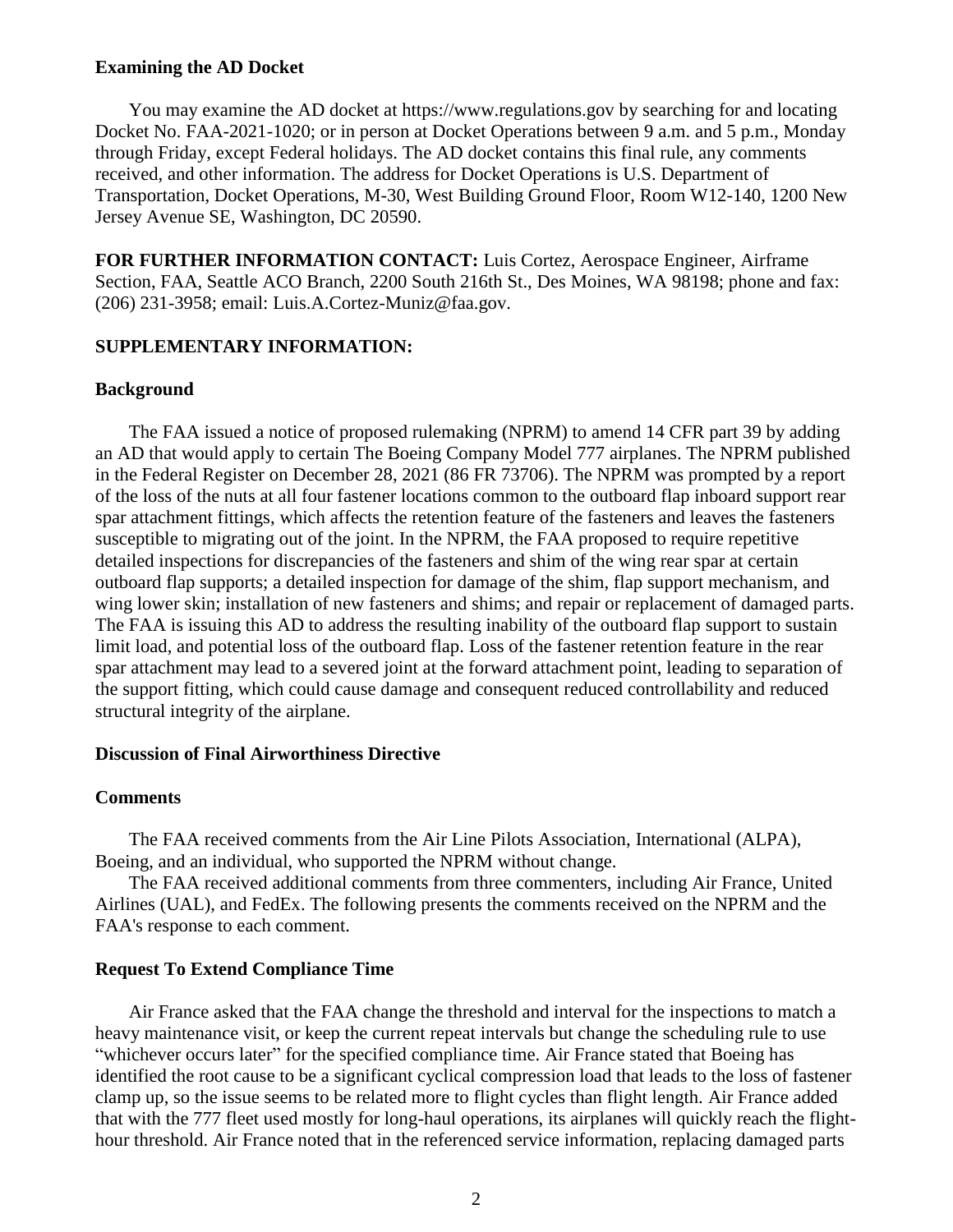specifies installation of new fasteners and shims common to all four outboard flap support locations at the same time, which will impact maintenance and could delay the aircraft's return to service.

The FAA does not agree with the commenter's request to extend the compliance time threshold and interval for the inspections. The FAA determined that the compliance time, as proposed, represents the maximum interval of time allowable for the affected airplanes to continue to safely operate before the initial and repetitive inspections and on-condition actions are done. If the inspection interval were based on maintenance schedules, which vary among operators, there would be no assurance that the airplane would be inspected and repaired during that maximum interval. In addition, in developing an appropriate compliance time, the FAA coordinated with the manufacturer to provide a compliance time with an acceptable level of safety. However, under the provisions of paragraph (i) of this AD, the FAA will consider requests for approval of an extension of the compliance time, if sufficient data are submitted to substantiate that the change would provide an acceptable level of safety. The FAA has not changed this AD in this regard.

#### **Request To Allow Alternate Terminating Actions**

Air France asked that the FAA provide separate terminating action for the left-hand wing (outboard flap support number 1 and 2) and the right-hand wing (outboard flap support number 7 and 8). Air France asserted that depending on the inspection results, terminating action can be accomplished or scheduled during two different maintenance opportunities: (1) when a defect is found on outboard flap support number 1, the modification should be completed as corrective action at position numbers 1 and 2 only; and (2) when no defect is found on outboard flap support numbers 7 and 8, the terminating action can be postponed and performed before the mandated threshold. Air France added that if a defect is found, the referenced service information specifies to modify all four outboard flap support locations at the same time, which will have an impact on maintenance and could delay the aircraft's return to service.

FedEx asked that the proposed AD mandate the terminating action only for flap support locations with findings. FedEx stated that Boeing Alert Requirements Bulletin 777-57A0123 RB, dated July 8, 2021, specifies accomplishment of the terminating action at all four flap support locations even if there are inspection findings at only one location.

The FAA does not agree with the commenters' requests to allow alternative terminating actions. The FAA coordinated with the manufacturer regarding the corrective action, and determined that the terminating action for the inspection findings as specified in the proposed AD provides the necessary level of safety. Under the provisions of paragraph (i) of this AD, however, the FAA will consider requests for approval of alternative terminating action, if sufficient data are submitted to substantiate that the change would provide an acceptable level of safety. The FAA has not changed this AD in this regard.

#### **Request To Include Changes in Information Notice**

FedEx and UAL asked that the proposed AD allow for loosening of the two bolts on the adjacent flap support mechanism beam, as specified in the proposed changes in Boeing Service Bulletin Information Notice 777-57A0123 IN 01, dated September 14, 2021, to ensure better accomplishment of the required inspection and provide further access to clean and inspect the flap support. FedEx stated that based on experience with modifying 777F airplanes, the changes will ensure that the safety objectives of the service information are met. FedEx noted that approved data published in the B777 Structural Repair Manual contains this proposed language.

The FAA does not agree with the commenters' requests. The changes proposed in the referenced information notice have not been approved by the FAA. However, under the provisions of paragraph (i) of this AD, the FAA will consider requests for approval of the revised service information with the information notice incorporated, if sufficient data are submitted to substantiate that the change would provide an acceptable level of safety. The FAA has not changed this AD in this regard.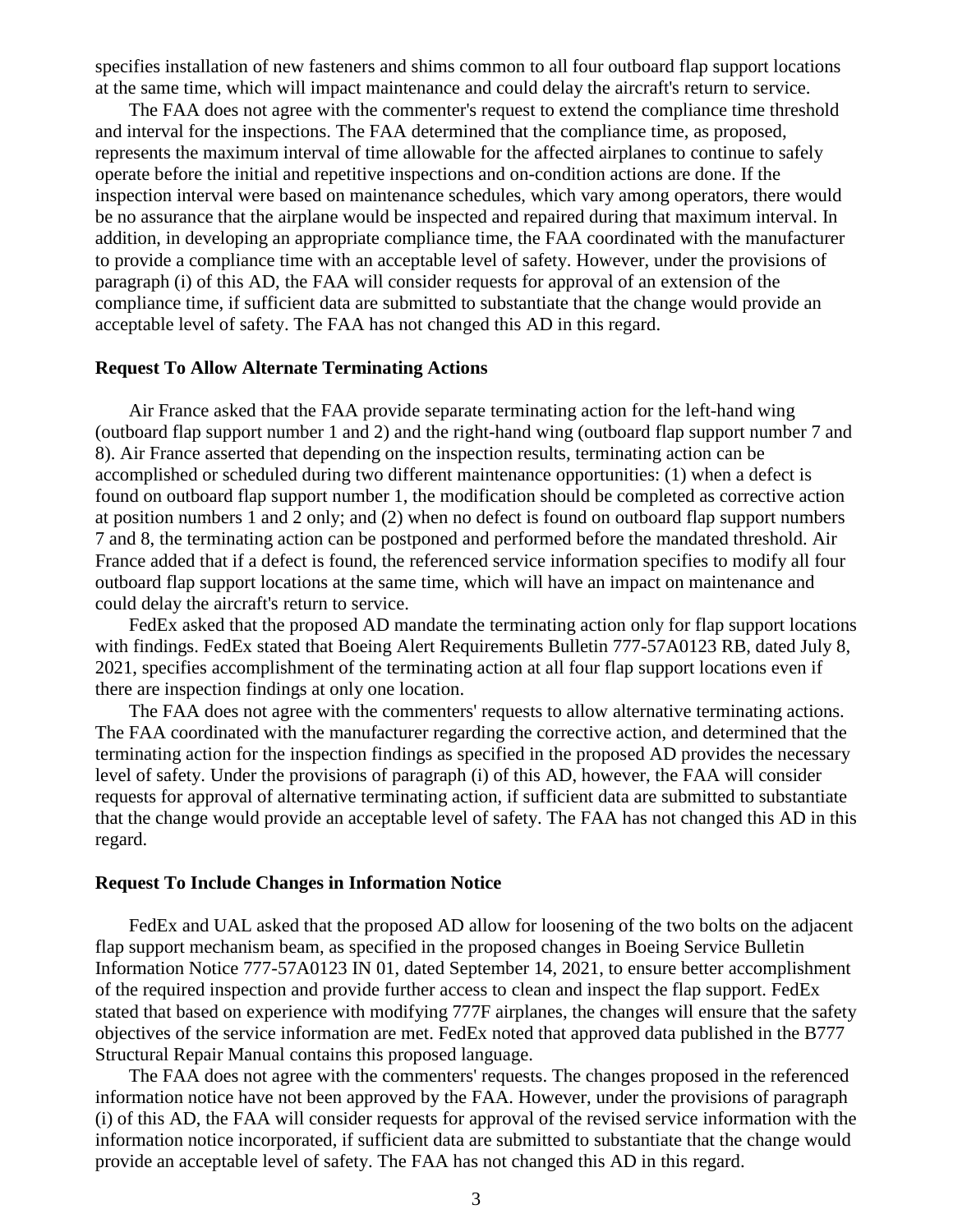#### **Conclusion**

The FAA reviewed the relevant data, considered any comments received, and determined that air safety requires adopting this AD as proposed. Except for minor editorial changes, this AD is adopted as proposed in the NPRM. None of the changes will increase the economic burden on any operator.

#### **Related Service Information Under 1 CFR Part 51**

The FAA reviewed Boeing Alert Requirements Bulletin 777-57A0123 RB, dated July 8, 2021. This service information specifies procedures for repetitive detailed inspections for discrepancies (missing nuts, loose nuts, thread protrusion, shim migration, and gapping between the shim and wing lower skin or between the shim and flap support fitting) of the fasteners and shim of the wing rear spar at outboard flap support numbers 1, 2, 7, and 8; a detailed inspection for damage of the shim, flap support mechanism, and wing lower skin; installation of new fasteners and shims; and repair or replacement of damaged parts. Installation of the new fasteners and shim would eliminate the need for the repetitive inspections. This service information is reasonably available because the interested parties have access to it through their normal course of business or by the means identified in ADDRESSES.

#### **Costs of Compliance**

The FAA estimates that this AD affects 280 airplanes of U.S. registry. The FAA estimates the following costs to comply with this AD:

| <b>Action</b>                                                                             | <b>Labor</b> cost                                                          | <b>Parts</b><br>cost | Cost per<br>product | Cost on U.S.<br>operators          |
|-------------------------------------------------------------------------------------------|----------------------------------------------------------------------------|----------------------|---------------------|------------------------------------|
| Detailed inspections                                                                      | 39 work-hours $\times$ \$85   \$0<br>per hour = $$3,315$                   |                      | \$3,315             | \$928,200 per<br>inspection cycle. |
| Inspection for damage, installation<br>of fasteners/shim, replacement of<br>damaged parts | Up to 37 work-hours $ 1,920$<br>$\times$ \$85 per hour = Up<br>to $$3,145$ |                      | $Up$ to<br>\$5,065  | $Up$ to<br>\$1,418,200.            |

**Estimated Costs**

The FAA has received no definitive data on which to base the cost estimates for the on-condition repairs specified in this AD.

### **Authority for This Rulemaking**

Title 49 of the United States Code specifies the FAA's authority to issue rules on aviation safety. Subtitle I, section 106, describes the authority of the FAA Administrator. Subtitle VII: Aviation Programs, describes in more detail the scope of the Agency's authority.

The FAA is issuing this rulemaking under the authority described in Subtitle VII, Part A, Subpart III, Section 44701: General requirements. Under that section, Congress charges the FAA with promoting safe flight of civil aircraft in air commerce by prescribing regulations for practices, methods, and procedures the Administrator finds necessary for safety in air commerce. This regulation is within the scope of that authority because it addresses an unsafe condition that is likely to exist or develop on products identified in this rulemaking action.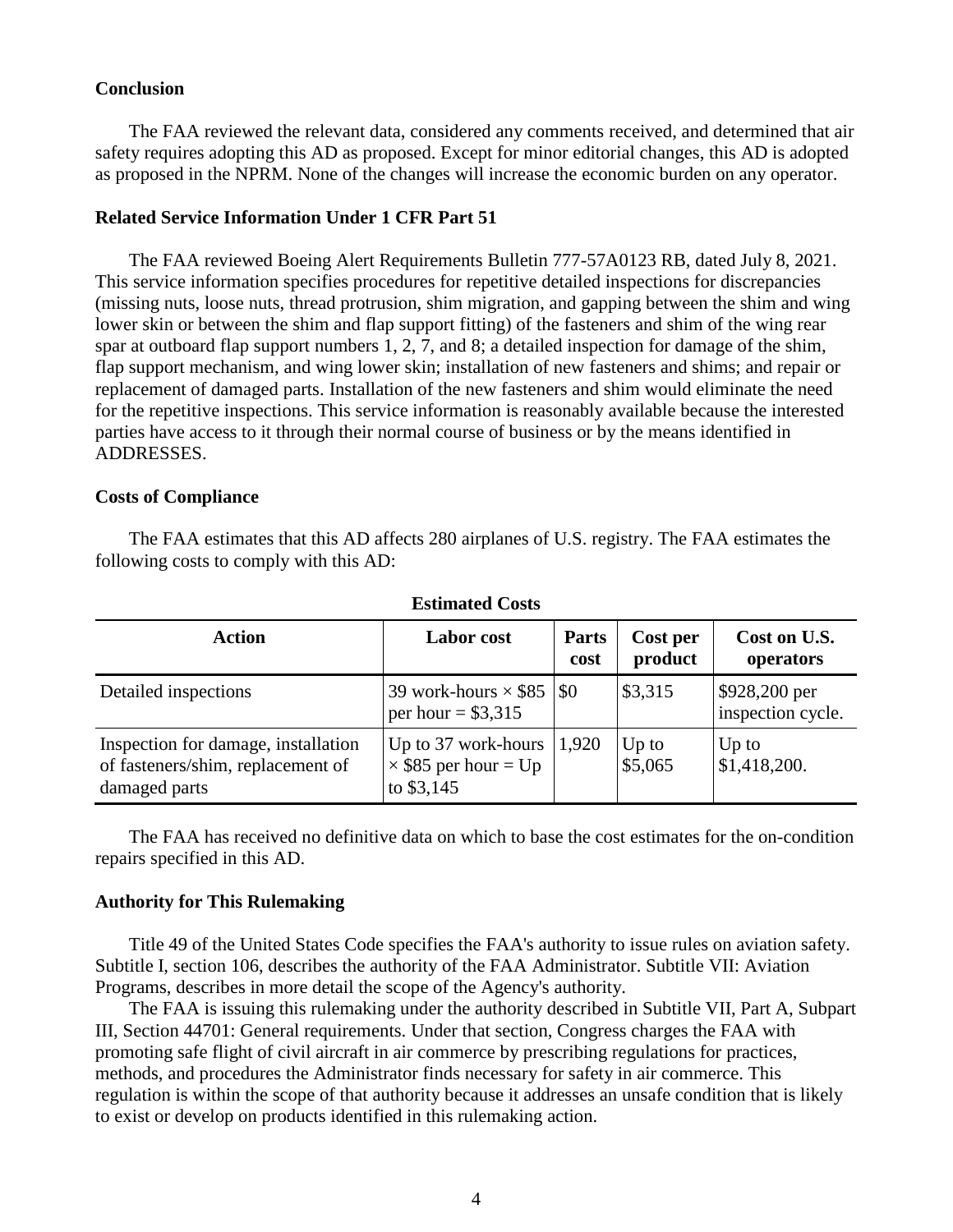# **Regulatory Findings**

This AD will not have federalism implications under Executive Order 13132. This AD will not have a substantial direct effect on the States, on the relationship between the national government and the States, or on the distribution of power and responsibilities among the various levels of government.

For the reasons discussed above, I certify that this AD:

(1) Is not a "significant regulatory action" under Executive Order 12866,

(2) Will not affect intrastate aviation in Alaska, and

(3) Will not have a significant economic impact, positive or negative, on a substantial number of small entities under the criteria of the Regulatory Flexibility Act.

# **List of Subjects in 14 CFR Part 39**

Air transportation, Aircraft, Aviation safety, Incorporation by reference, Safety.

# **The Amendment**

Accordingly, under the authority delegated to me by the Administrator, the FAA amends 14 CFR part 39 as follows:

# **PART 39–AIRWORTHINESS DIRECTIVES**

1. The authority citation for part 39 continues to read as follows:

Authority: 49 U.S.C. 106(g), 40113, 44701.

# **§ 39.13 [Amended]**

2. The FAA amends § 39.13 by adding the following new airworthiness directive: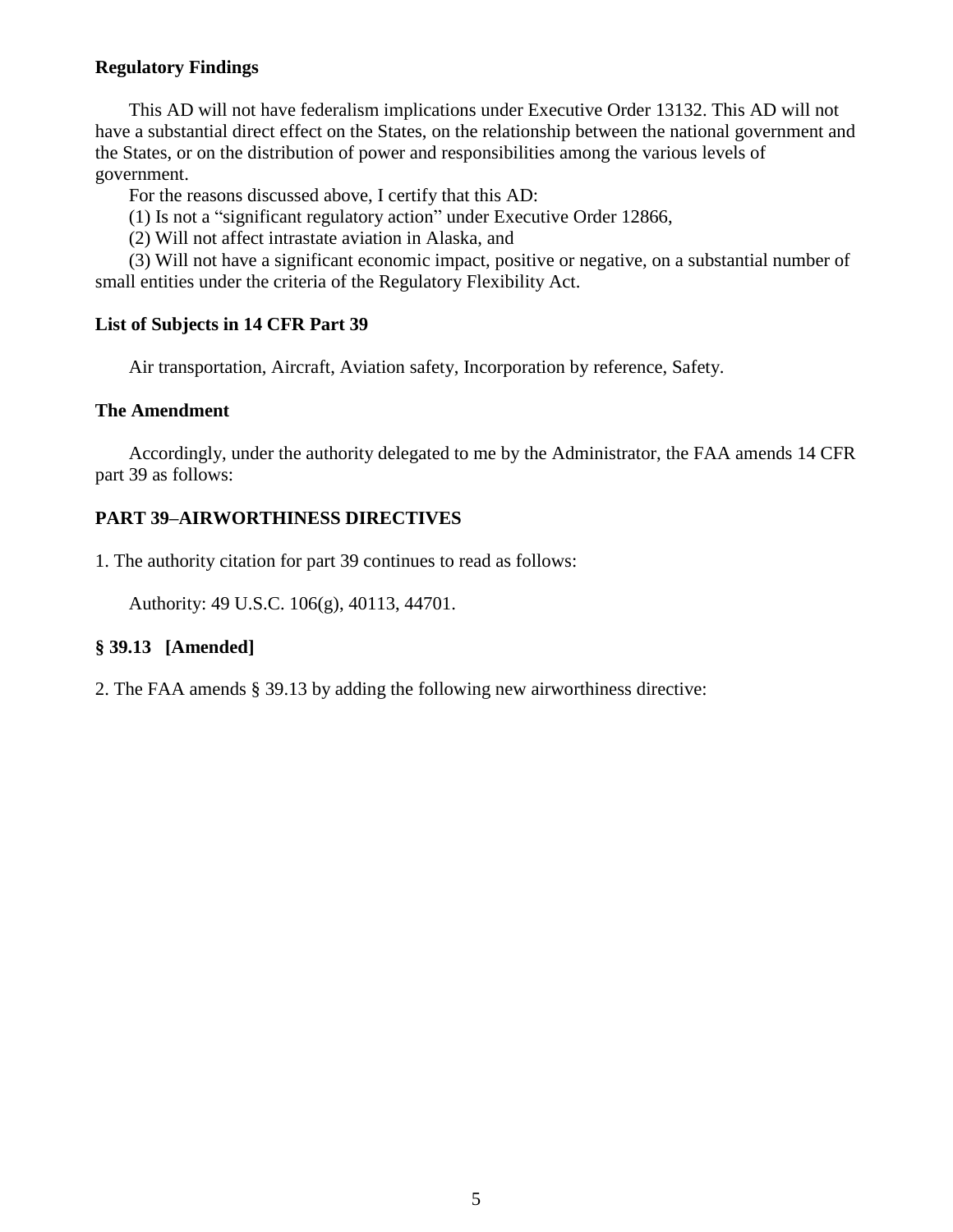

# **AIRWORTHINESS DIRECTIVE**

**www.faa.gov/aircraft/safety/alerts/** www.gpoaccess.gov/fr/advanced.html

**2022-11-05 The Boeing Company:** Amendment 39-22055; Docket No. FAA-2021-1020; Project Identifier AD-2021-00864-T.

# **(a) Effective Date**

This airworthiness directive (AD) is effective July 20, 2022.

# **(b) Affected ADs**

None.

# **(c) Applicability**

This AD applies to The Boeing Company Model 777-200, -200LR, -300, -300ER, and 777F series airplanes, certificated in any category, as identified in Boeing Alert Requirements Bulletin 777- 57A0123 RB, dated July 8, 2021.

# **(d) Subject**

Air Transport Association (ATA) of America Code 57, Wings.

# **(e) Unsafe Condition**

This AD was prompted by a report of the loss of the nuts at all four fastener locations common to the outboard flap inboard support rear spar attachment fittings, which affects the retention feature of the fasteners and leaves the fasteners susceptible to migrating out of the joint. The FAA is issuing this AD to address the resulting inability of the outboard flap support to sustain limit load, and potential loss of the outboard flap. Loss of the fastener retention feature in the rear spar attachment may lead to a severed joint at the forward attachment point, leading to separation of the support fitting, which could cause damage and consequent reduced controllability and reduced structural integrity of the airplane.

# **(f) Compliance**

Comply with this AD within the compliance times specified, unless already done.

# **(g) Required Actions**

Except as specified by paragraph (h) of this AD: At the applicable times specified in the "Compliance" paragraph of Boeing Alert Requirements Bulletin 777-57A0123 RB, dated July 8, 2021, do all applicable actions identified in, and in accordance with, the Accomplishment Instructions of Boeing Alert Requirements Bulletin 777-57A0123 RB, dated July 8, 2021.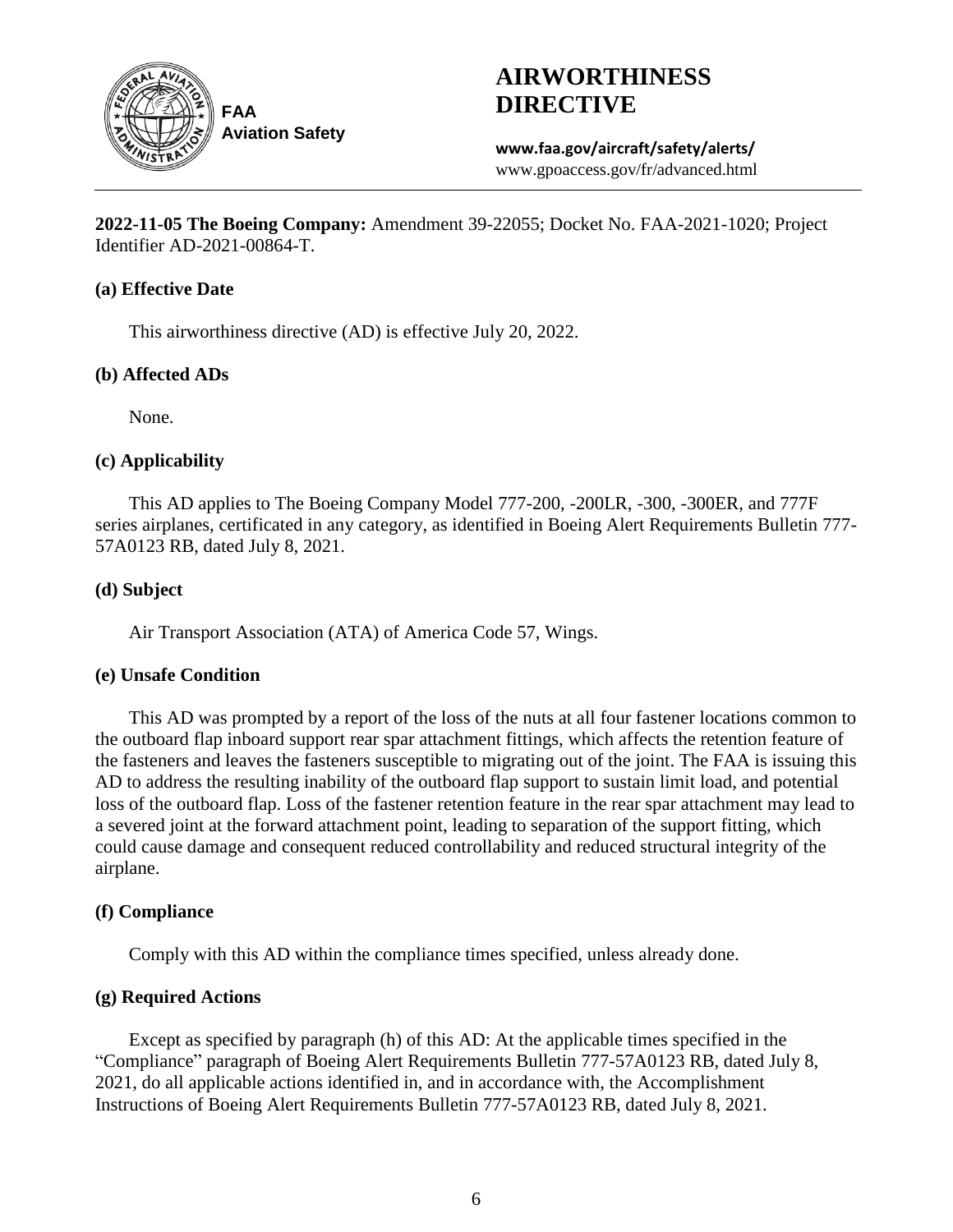Note 1 to paragraph (g): Guidance for accomplishing the actions required by this AD can be found in Boeing Alert Service Bulletin 777-57A0123, dated July 8, 2021, which is referred to in Boeing Alert Requirements Bulletin 777-57A0123 RB, dated July 8, 2021.

#### **(h) Exceptions to Service Information Specifications**

(1) Where the Compliance Time columns of the tables in the "Compliance" paragraph of Boeing Alert Requirements Bulletin 777-57A0123 RB, dated July 8, 2021, use the phrase "the original issue date of Requirements Bulletin 777-57A0123 RB," this AD requires using the effective date of this AD.

(2) Where Boeing Alert Requirements Bulletin 777-57A0123 RB, dated July 8, 2021, specifies contacting Boeing for repair instructions: This AD requires doing the repair using a method approved in accordance with the procedures specified in paragraph (i) of this AD.

#### **(i) Alternative Methods of Compliance (AMOCs)**

(1) The Manager, Seattle ACO Branch, FAA, has the authority to approve AMOCs for this AD, if requested using the procedures found in 14 CFR 39.19. In accordance with 14 CFR 39.19, send your request to your principal inspector or responsible Flight Standards Office, as appropriate. If sending information directly to the manager of the certification office, send it to the attention of the person identified in paragraph (j) of this AD. Information may be emailed to: 9-ANM-Seattle-ACO-AMOC-Requests@faa.gov.

(2) Before using any approved AMOC, notify your appropriate principal inspector, or lacking a principal inspector, the manager of the responsible Flight Standards Office.

(3) An AMOC that provides an acceptable level of safety may be used for any repair, modification, or alteration required by this AD if it is approved by The Boeing Company Organization Designation Authorization (ODA) that has been authorized by the Manager, Seattle ACO Branch, FAA, to make those findings. To be approved, the repair method, modification deviation, or alteration deviation must meet the certification basis of the airplane, and the approval must specifically refer to this AD.

#### **(j) Related Information**

For more information about this AD, contact Luis Cortez, Aerospace Engineer, Airframe Section, FAA, Seattle ACO Branch, 2200 South 216th St., Des Moines, WA 98198; phone and fax: (206) 231-3958; email: Luis.A.Cortez-Muniz@faa.gov.

#### **(k) Material Incorporated by Reference**

(1) The Director of the Federal Register approved the incorporation by reference (IBR) of the service information listed in this paragraph under 5 U.S.C. 552(a) and 1 CFR part 51.

(2) You must use this service information as applicable to do the actions required by this AD, unless the AD specifies otherwise.

(i) Boeing Alert Requirements Bulletin 777-57A0123 RB, dated July 8, 2021.

(ii) [Reserved]

(3) For service information identified in this AD, contact Boeing Commercial Airplanes, Attention: Contractual & Data Services (C&DS), 2600 Westminster Blvd., MC 110-SK57, Seal Beach, CA 90740-5600; telephone 562-797-1717; internet https://www.myboeingfleet.com.

(4) You may view this service information at the FAA, Airworthiness Products Section, Operational Safety Branch, 2200 South 216th St., Des Moines, WA. For information on the availability of this material at the FAA, call 206-231-3195.